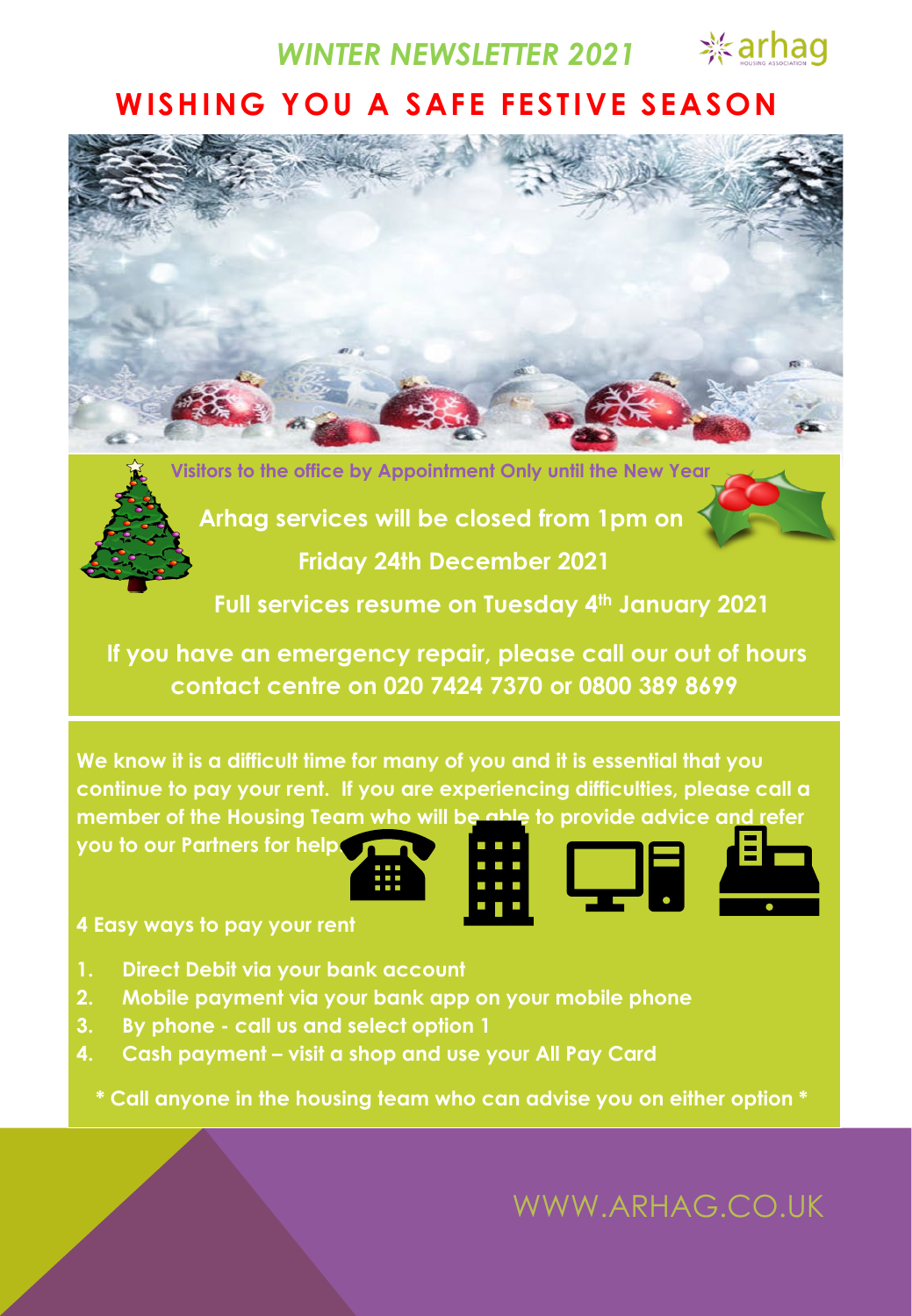

### **WELCOME TO CHRIS HARRIS OUR CEO**

I joined Arhag in June this year, and I am extremely excited about our future. We are on a journey of improvement, and whilst we provide some great services, we don't always get it right.

Key to our improvement, is working with the Resident Scrutiny Panel (RSP), and residents across our homes. I have been out visiting our homes, meeting a number o f residents and I have welcomed your open and honest feedback .

Working with the RSP, we are discussing holding a Residents' Conference next year and ideas of how we can increase our opportunities to engage with you.

I am looking forward to meeting more of you over time and wish you all well .

#### **FREE BENEFIT AND DEBT ADVICE SERVICE OFFERED TO ALL ARHAG RESIDENTS**



## WWW.ARHAG.CO.UK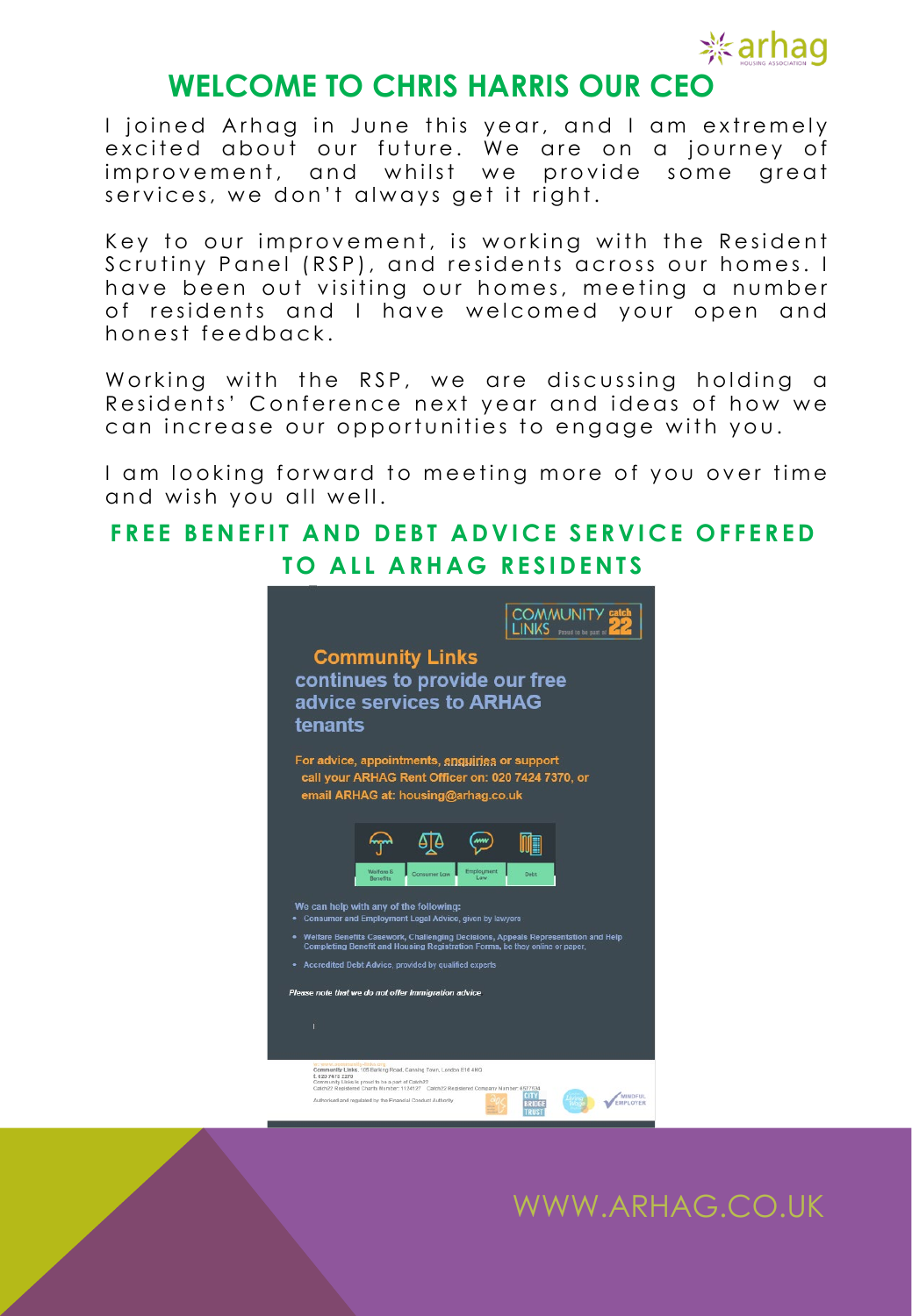# **※arhag SURVEY OF TENANTS AND RESIDENTS (MARCH 2022)**



It's important for us to know how we are performing and what we need to do to improve. We will be carrying out a survey of a % of all residents early next year.

The survey will be carried out by an external provider. If you are contacted, please help us by completing the survey.

# **TIPS FOR WINTER: Avoid Burst Pipes and flooding to your Home**



**Do you know the location of the stopcock?** Water freezing in pipes during cold weather can cause burst pipes, so you'll need to know how to turn the water supply off in the event of an emergency. When it comes to leaks, these must always be reported to Arhag, as small problems can quickly escalate into big and expensive problems.

If you are leaving your home for an extended period, turn off your water by the stop cock, and drain the system by running the taps.

**If you are out on a day-to-day basis, please keep your thermostat above 5 degrees and your radiator valves on the frost protection. This will stop the water freezing in the pipes**.

WWW.ARHAG.CO.UK